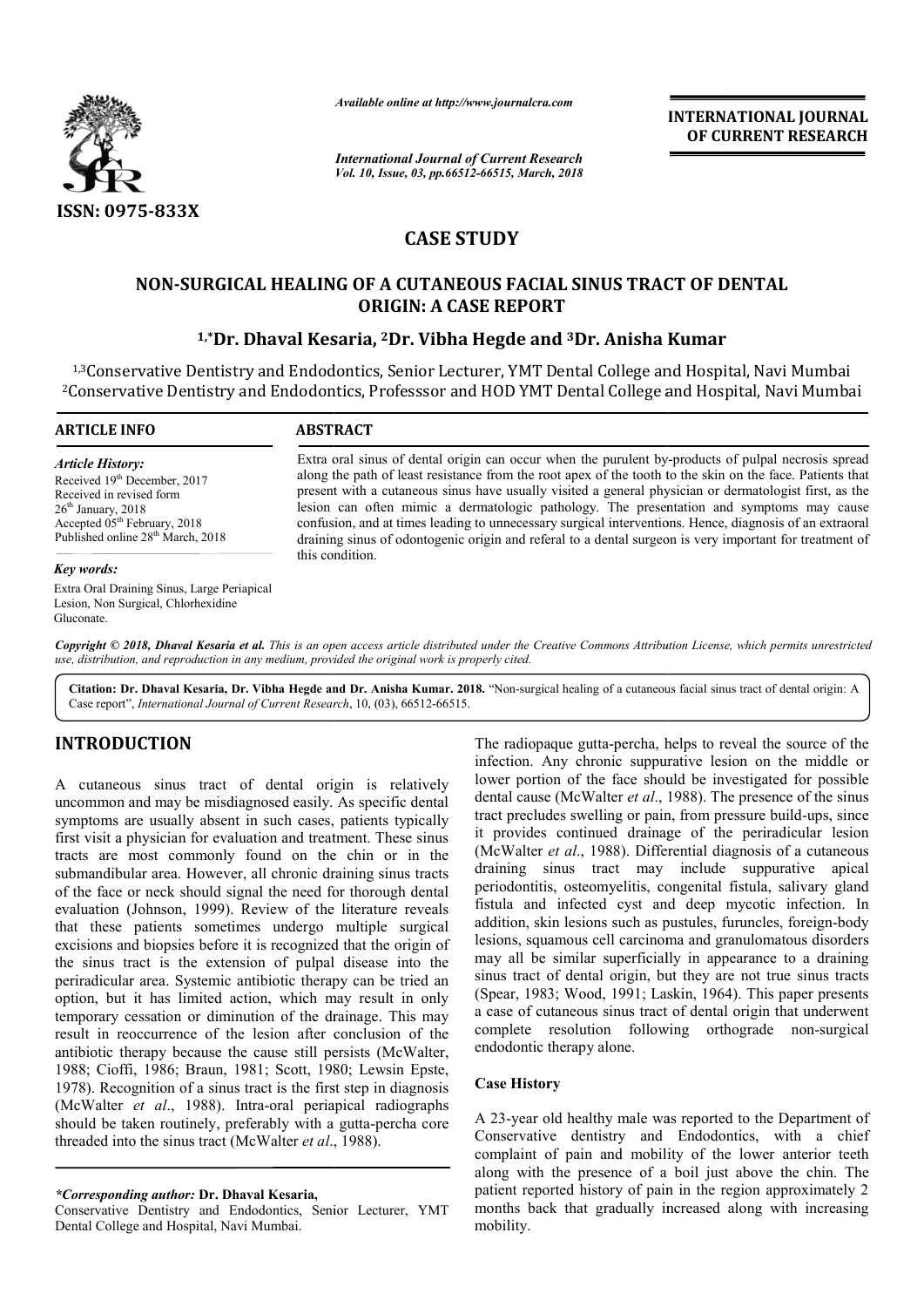The pain was spontaneous and lasted for 1 1-2 hours and relieved by analgesic medication. The patient recently noticed the presence of a boil near the chin that discharged pus like material. The patient also reported history of root canal therapy of the lower central incisors 1 year back.

Analgesic and anti-inflammatory medication was prescribed for the patient and the patient was recalled after one week. At the second visit one week later, the sinus tract was no longer draining and the patient was asymptomatic.



**Figure 1 a. Extra oral draining sinus (red circle), b. Pre operative radiograph showing obturated teeth and a large periapic 1 showing obturated periapical lesion, c. Working length determination, d. Master cone radiograph taken at 3 weeks, e. 8 week post obturation radiograph showing marked reduction in the size of the lesion and bone formation, f. Clinical picture of completely heale week post of of completely healed extra oral sinus (red circle)**

Extraoral examination of the head and neck area presented no abnormalities, except for an area approximately 0.3 cm in diameter at the chin region of his face. (Figure 1a) On intraoral examination the lower central incisors exhibited grade 1 mobility and were tender on percussion. The surrounding teeth had normal response to all tests. Radiographically, large periapical radiolucency was seen with relation to the lower central incisors. (Figure 1b) The necrotic remnants of the pulp of the involved teeth, secondary infection as a result of a missed canal could have led to the periradicular abcess. a diagnosis of Persistent periapical abcess with extra oral draining sinus was made and non-surgical endodontic draining sinus was made and non-surgical endodontic<br>retreatment was planned for the two involved central incisor teeth, #31 and #41.The teeth were isolated under rubber dam and standard access cavity was prepared for the 2 involved teeth. An attempt was made to locate a second canal, to rule out the chance of missed canal, but none was found in either tooth. The root fillings were removed by Protaper Universal Retreatment files (D1, D2, D3; Dentsply, Tulsa, OK) using RC Solve (Prime Dental Products Pvt. ltd, Mumbai, India) as a gutta-percha softener. The root canals were then cleaned and shaped thoroughly using Protaper Universal rotary files (Dentsply Maillefer, Ballaigues, Switzerland)), till F2 with copius irrigation using 5.25% sodium hypochlorite. Calcium hydroxide paste dressing (mixture of calcium hydroxide powder and normal saline) was placed in canals of both the teeth. ere tender on percussion. The surrounding teeth<br>esponse to all tests. Radiographically, large<br>olucency was seen with relation to the lower<br>(Figure 1b) The necrotic remnants of the pulp<br>d teeth, secondary infection as a res eeth, #31 and #41.The teeth were isolated under rubber dam<br>nnd standard access cavity was prepared for the 2 involved<br>eeth. An attempt was made to locate a second canal, to rule<br>out the chance of missed canal, but none was In this visit the canals were irrigated with 2.5ml of 0.2% Chlorhexidine gluconate, and a new calcium hydroxide paste was placed in the canals. The patient was recalled after 2 weeks. After 2 weeks the calcium hydroxide dressing was removed, the canals were irrigated with 5.25% sodium hypochlorite and saline, followed by a final rinse of 0.2% chlrohexidine gluconate. The canals were then dried with sterile paper points. As there was no discharge of blood or pus from the canals, the canals were obturated with gutta-percha and AH plus root canal sealer (Dentsply Detrey, Konstanz, Germany) using warm lateral condensation technique. (Figure and AH plus root canal sealer (Dentsply Detrey, Konstanz, Germany) using warm lateral condensation technique. (Figure 1c and d) Eight-month follow up X-ray revealed a completely healed periapical region and clinically evidence of healed sinus opening. (Figure 1e and f). the canals were irrigated with 5.25% sodium<br>te and saline, followed by a final rinse of 0.2%<br>ine gluconate. The canals were then dried with<br>er points. As there was no discharge of blood or pus<br>anals, the canals were obtura

# **DISCUSSION**

The cutaneous sinus tract of dental origin is uncommon but well documented condition in the medical, dental, and dermatological literature (Laskin, 1964). However, these lesions continue to be a diagnostic dilemma. The evaluation of a cutaneous sinus tract must begin with a thorough patient history and awareness that any cutaneous lesion of the face and lesions continue to be a diagnostic dilemma. The evaluation of a cutaneous sinus tract must begin with a thorough patient history and awareness that any cutaneous lesion of the face and neck could be of dental origin. Appr reported cases are associated with mandibular teeth and 20% reported cases are associated with mandibular teeth and 20% with maxillary teeth (Mittal, 2004). Most commonly involved regions are the chin and submental (Cioffi *et al*., 1986). d clinically evidence of healed sinus<br>of dental origin is uncommon but<br>ion in the medical, dental, and<br>(Laskin, 1964). However, these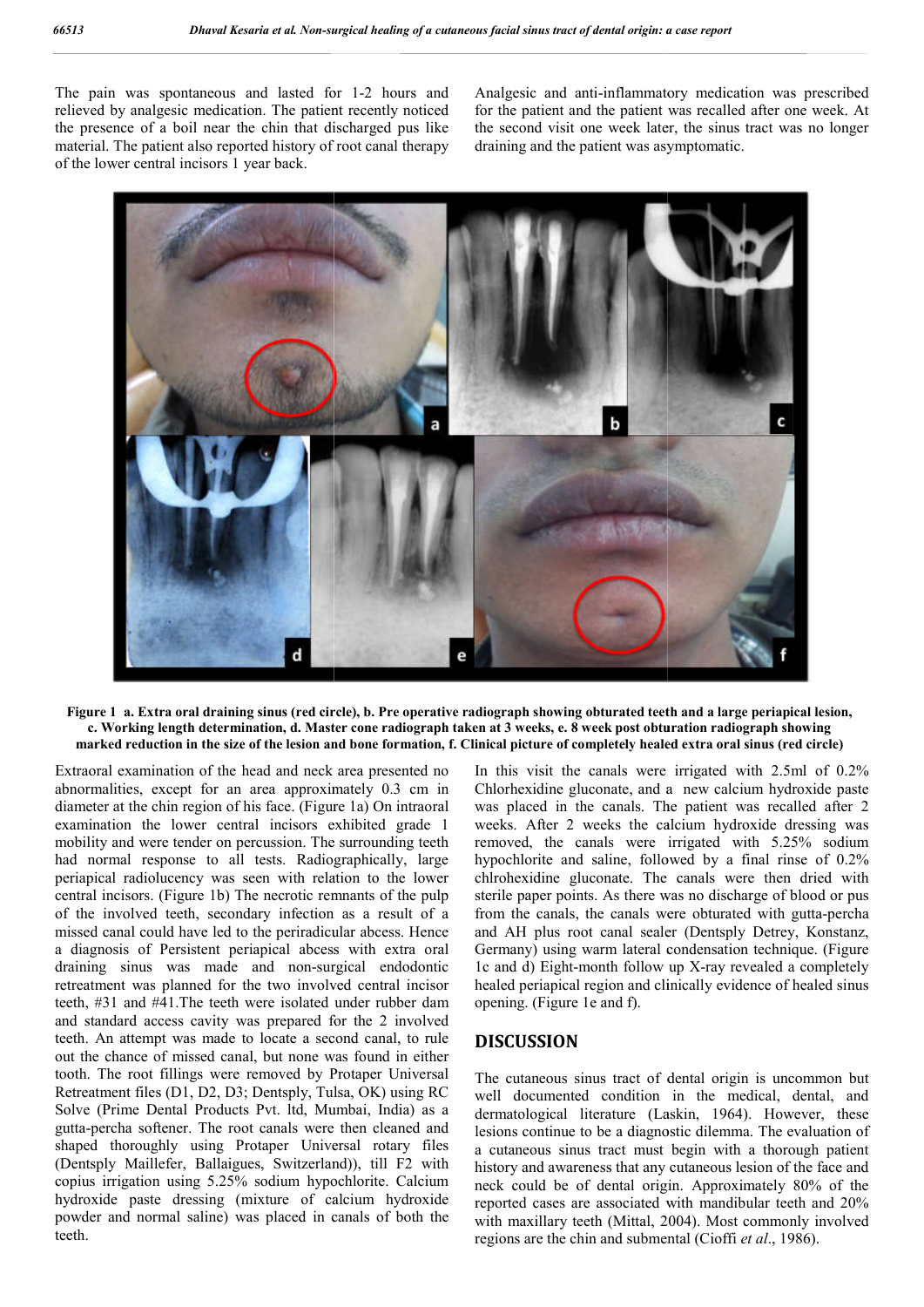The uncommon locations are cheek, canine space, nasolabial fold, nostrils and inner canthus of eye (Cioffi *et al*., 1986). The characteristic lesion is erythematous, smooth, symmetrical nodule, 1-20 mm in diameter (Mittal, 2004). There is periodic drainage and crusting in some cases and the lesion is depressed below the normal skin surface. A cord - like tract can be felt attached to the underlying bone (Mittal, 2004). Histopathologically the lesion is a chronic abscess and tract is characterized as fragments of granulation tissue focally lined by stratified squamous epithelium. The pattern of breakdown and repair of periradicular lesions was demonstrated by Fish in 1939.He described 4 reactive zones to the bacteria, which are zone of infection, contamination, irritation and zone of stimulation. The egress of microorganisms into periradicular region causes tissue destruction in the central zone of infection. As the toxicity of irritants is reduced in central infection zone, the numbers of reparative cells increase in periphery. Removal of irritants, proper debridement and obturation permits reparative zone move inward. The healing of periradicular tissues after root canal treatment is often associated with formation and organization of a fibrin clot, granulation tissue formation, maturation, subsidence of inflammation and finally restoration of normal architecture of periodontal ligament. Hence treatment must be focused on elimination of the source of the infection (John, 2002). Successful treatment depends on accurate diagnosis, definitive treatment i.e. removal of etiological factors and drugs.

Tentative diagnosis is based on history and clinical examination, which is further augmented by investigations comprising of intra oral periapical radiographs and pulp vitality tests. Once the diagnosis is made, treatment must be focused on elimination of the source of the infection, for which treatment protocol included culture and sensitivity. Thorough disinfection of the root canal system is essential for the success of root canal therapy, which requires the use of an intra-canal medicament. *Enterococcus faecalis* is the most frequently found species in persistent/secondary intracanal infection associated endodontic treatment failure. 2% chlorhexidine gel alone was most effective against *E. faecalis* when compared to other medicaments tested (Mittal, 2004). Therefore, in the case presented here, at the second visit, NaOCL and chlorhexidine gluconate, both were used as the intracanal irrigants.

Along with biomechanical preparation, even chemomechanical preparation is done with 5.25 % NaOCl, 17% EDTA and 2% Chlorhexidine, as Hess has suggested that mechanical instrumentation alone does not result in bacteria free root canal system. Suggested clinical protocol by Zehnder (2006) consists of irrigation with NaOCl to dissolve the organic components and irrigation with EDTA to eliminate the smear layer and irrigation with Chlorhexidine to increase the antimicrobial spectrum of activity to impart substantivity. Clegg *et al* (2006) investigated action of 3 concentrations of NaOCl ( 6%, 3%, 1%), 2% Chlorhexidine & Biopure MTAD and Dunavant *et al* (2006) investigated the effect of 6% NaOCl, 3% NaOCl, smear clear, 2% Chlorhexidine, REDTA, Biopure MTAD against biofilm and showed that 6% and 3% NaOCl had maximum effect and could disrupt and eliminate the biofilm. Hence, copious irrigation with NaOCL was performed dring cleaning and shaping of the canals in the case presented. Ca(OH) with was choosen as intra canal medicament owing to its antibacterial efficacy. A study concluded that chemomechanical preparation with 2.5% NaOCl as an irrigant significantly reduced the number of bacteria in the canal but failed to render the canal free of cultivable bacteria in more than one-half of the cases and a 7-day intracanal dressing with Ca(OH)(2) paste further significantly increased the number of culture-negative cases (Siqueira *et al*., 2007). Final irrigation was done with 2% chlorhexidine as the dentin medicated with it acquires antimicrobial substantivity. Therefore, in the presented case a Ca (OH) dressing was placed immediately after cleaning and shaping and changed a week later. A cutaneous sinus tract is a localized entity and is not an indication for antibiotics. The antibiotic therapy is actually unsuccessful and may be misleading in that the drainage may stop temporarily. Systemic antibiotic administration is not recommended in patients with a cutaneous odontogenic sinus tract who have a competent immune system, no signs and symptoms of systemic involvement, and no systemic condition requiring prophylactic antibiotic cover. In fact, the sinus tract prevents swelling and pain caused by pressure build-up by providing drainage of the primary odontogenic site (Mittal *et al*., 2004). By following each step according to scientific rationale and evidence-based data, we tried to achieve complete disinfection of root canals.

### **From the above-presented case report, the key concluding points could be:**

- Dermatologists and other medical practitioners should be aware that dental extraoral sinus tracts can be confused with skin lesions.
- A dental aetiology, as part of a differential diagnosis, should be kept in mind with oro-facial skin lesions.
- If an extraoral sinus tract is of endodontic origin, then elimination of infection through effective endodontic treatment will lead to resolution of the sinus tract.
- Early correct diagnosis can prevent unnecessary and ineffective antibiotic therapy and/or surgical intervention.

# **REFERENCES**

- Braun, RJ. and Lehman, J. 1981. A dermatologic lesion resulting from a mandibular molar with periradicular pathosis. *Oral Surg Oral Med Oral Pathol,* 52:210-12.
- Cioffi, GA., Terezhalmy, GT. and Parlette, HL. 1986. Cutaneous draining sinus tract: An odontogenic etiology. *J Am Acad Dermatol,* 14-94-100.
- Cioffi, GA., Terezhalmy, GT., and Parlette, HL. 1986. Cutaneous sinus tract: an odontogenic etiology. *J Am Acad Dermatol.,* 14:94.
- John.I.Ingle.Endodontics.5thEdition:B.C.Decker,2002.
- Johnson, BR. Remeikis, NA. and Van Cura, JE. 1999. Diagnosed treatment of cutaneous facial sinus tracts of dental origin. *JADA*., 130:832-83.
- Krithikadatta, J., Indira, R. and Dorothykalyani, AL. 2007. Disinfection of dentinal tubules with 2% chlorhexidine, 2% metronidazole, bioactive glass when compared with calcium hydroxide as intracanal medicaments. *J Endod*. Dec: 33(12): 1473-6.
- Laskin, DM. 1964. Anatomic considerations in diagnosis and treatment of odontogenic infection. JADA 69:308-16.
- Lewsin, Epste in, J, Taicher, S. and Azaz, B. 1978. Cutaneuous sinus tracts of dental origin. *Arch dermatol.,* 114:1158-61.
- McWalter, GM., Alexander, J B. delRio, CE. and Knott, JW. 1988. Cutaneous sinus tracts of dental etiology. *Oral Surgery Oral Medicine Oral Pathology,* 66:608- 14.